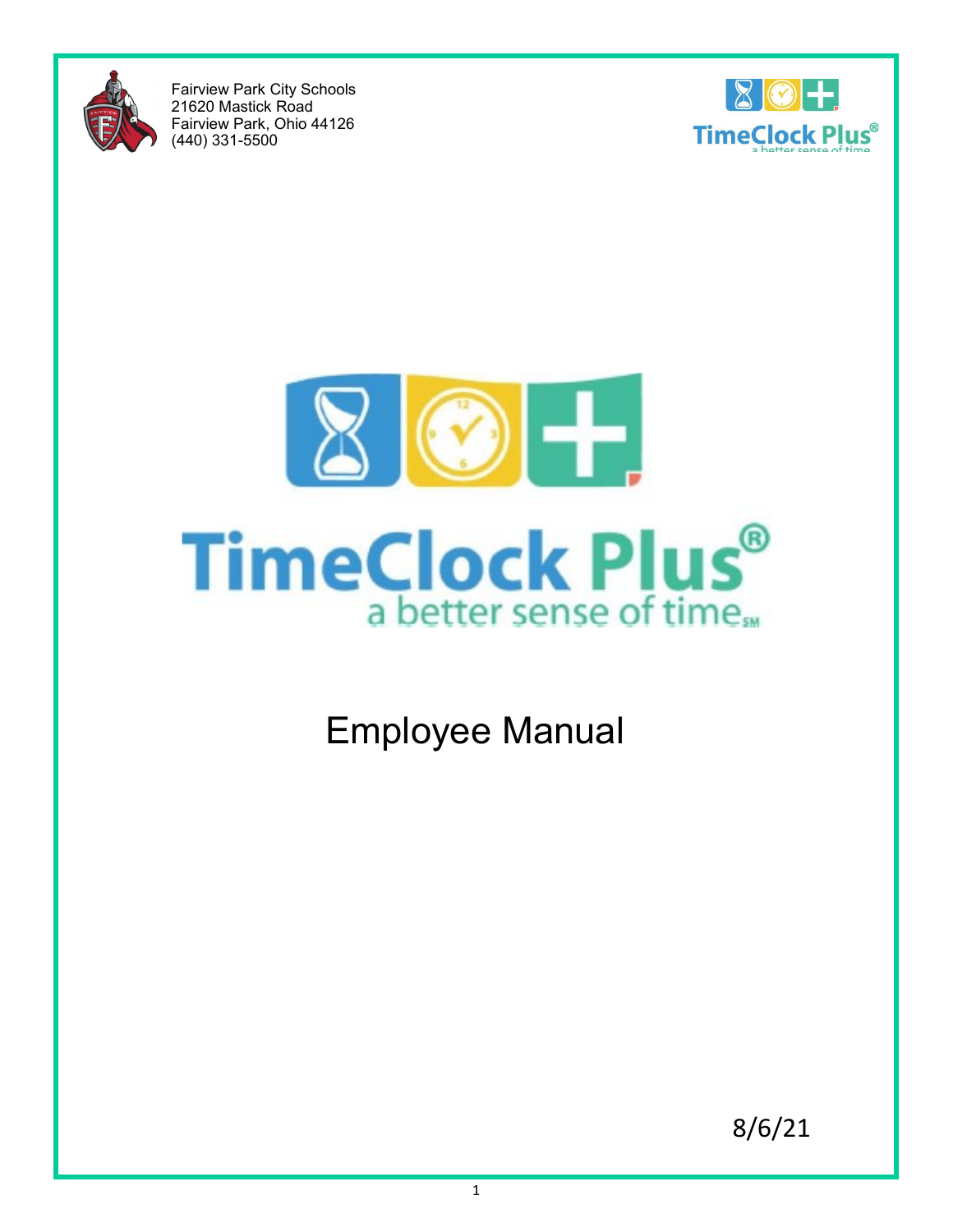



#### **Table of Contents**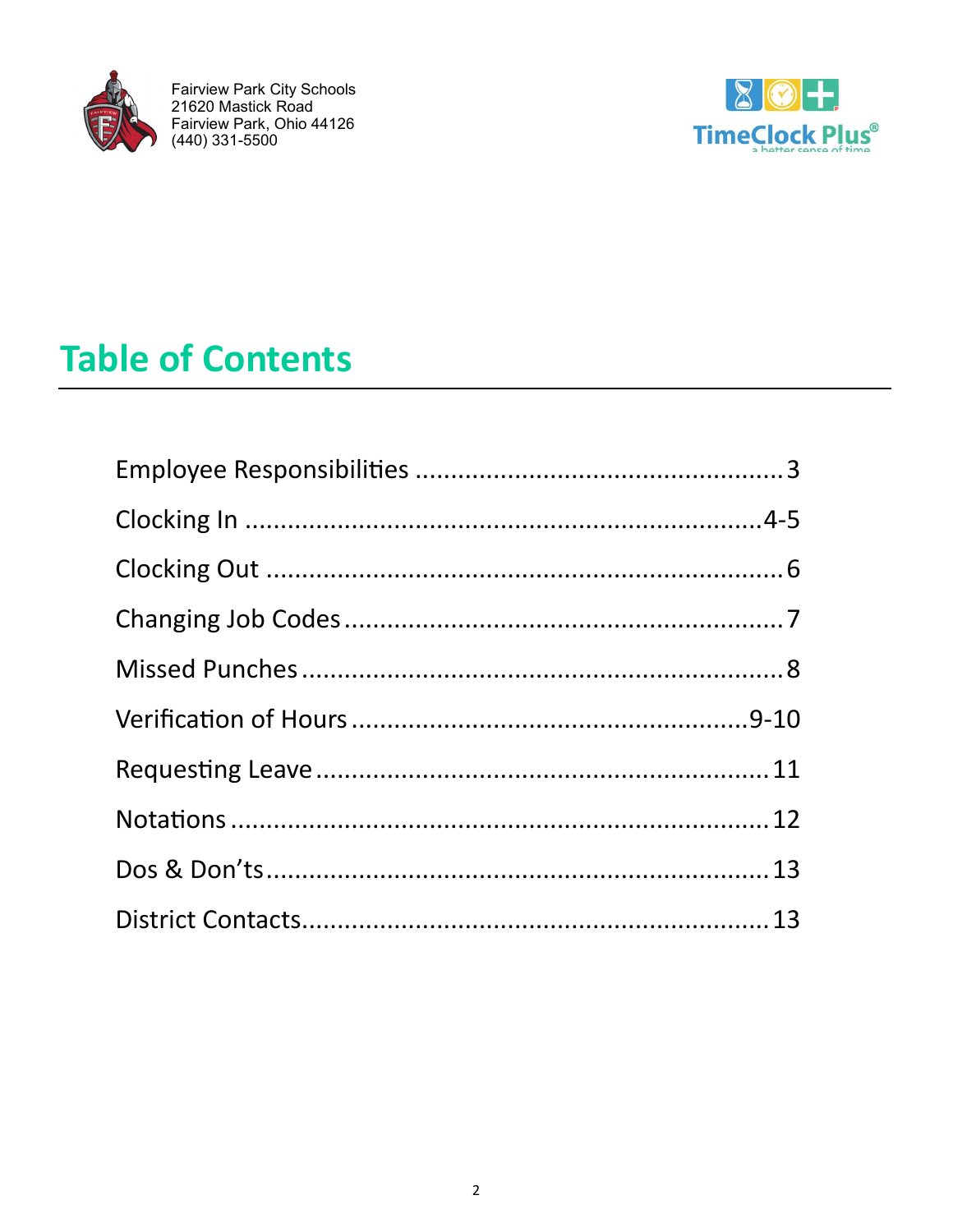



#### Employee Responsibilities

- $\mathfrak{S}$  Comply with district policies on code of ethics, reporting suspected or known fraud, abuse and other improprieties, hours of work policy, leave policy, overtime policy and all other district-wide personnel, payroll and benefits policies and procedures.
- $\mathfrak{S}$  Clock in/out using a time clock:
	- Hours physically worked will be recorded on the date it actually occurred.
- $\&$  Review hours for missing time/hours
	- Time adjustment request must be submitted to supervisor in TimeClock Plus via note section.
	- Employee Leave Request must be submitted to supervisor in TimeClock Plus for appropriate absence.
- $\psi$  Verify online hours by Monday of each week.
- $\mathfrak{S}$  Ensure supervisor verifies employee's hours.
- $\&$  Accurate and complete hours are the responsibility of the employee.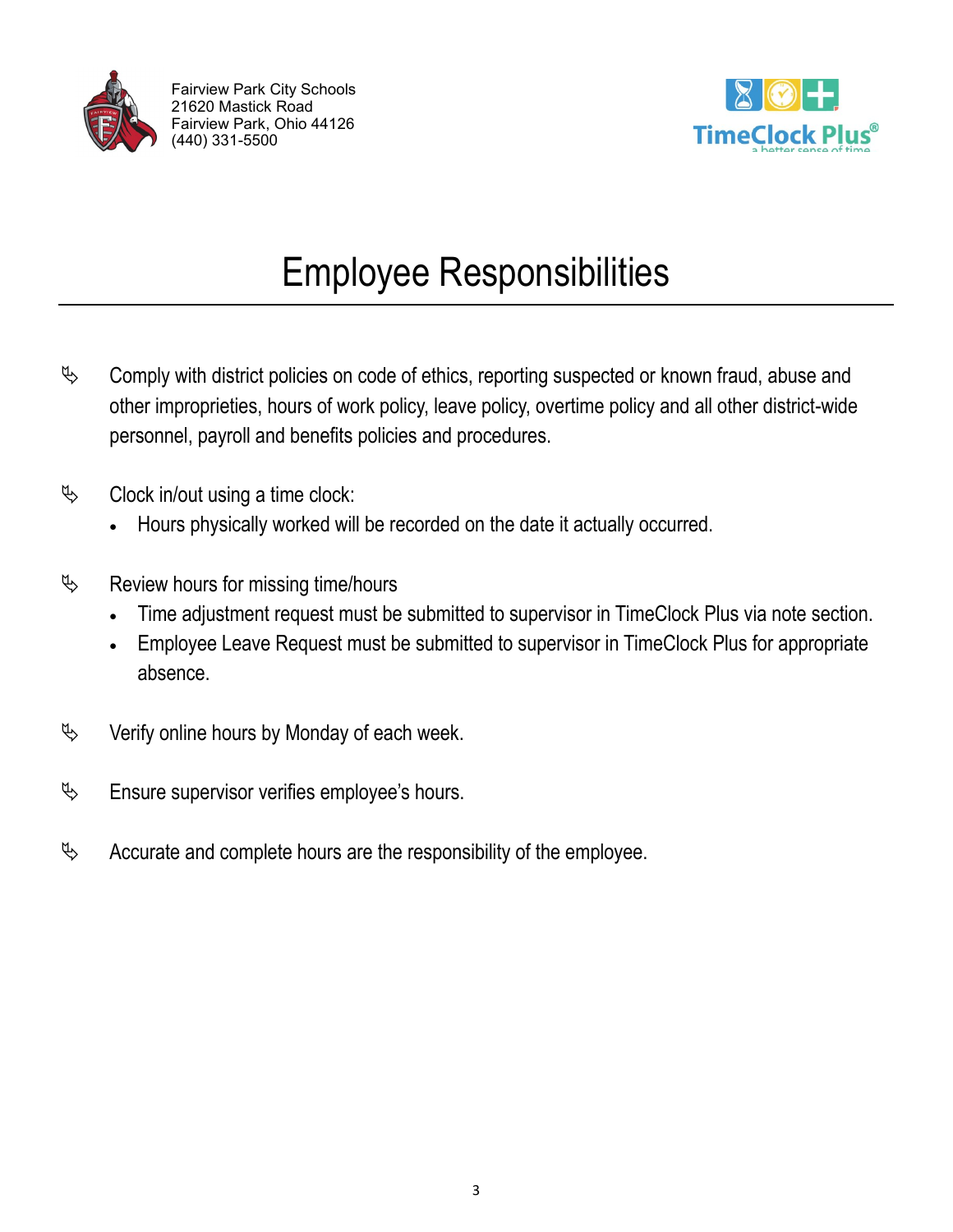



## Clocking In

- 1. Clocking in through time clock (touch screen if screen is black [screen-saver mode])
	- A. Enter ID number\* and press "Continue" or "Enter" (do not use leading "0" if applicable)

|                        |                         |   |    | Company: Timeclock Plus |
|------------------------|-------------------------|---|----|-------------------------|
| <b>TimeClock Plus®</b> | a better sense of time. |   | D: |                         |
|                        |                         |   |    |                         |
| Tab                    |                         | л | з  | Bksp                    |
|                        |                         | 5 | 6  | Alpha                   |
|                        |                         | 8 | 9  | Hide                    |

B. Select Clock In



C. Next, select "continue"



\* Employee may swipe badge instead of entering ID number only if they have one (1) job code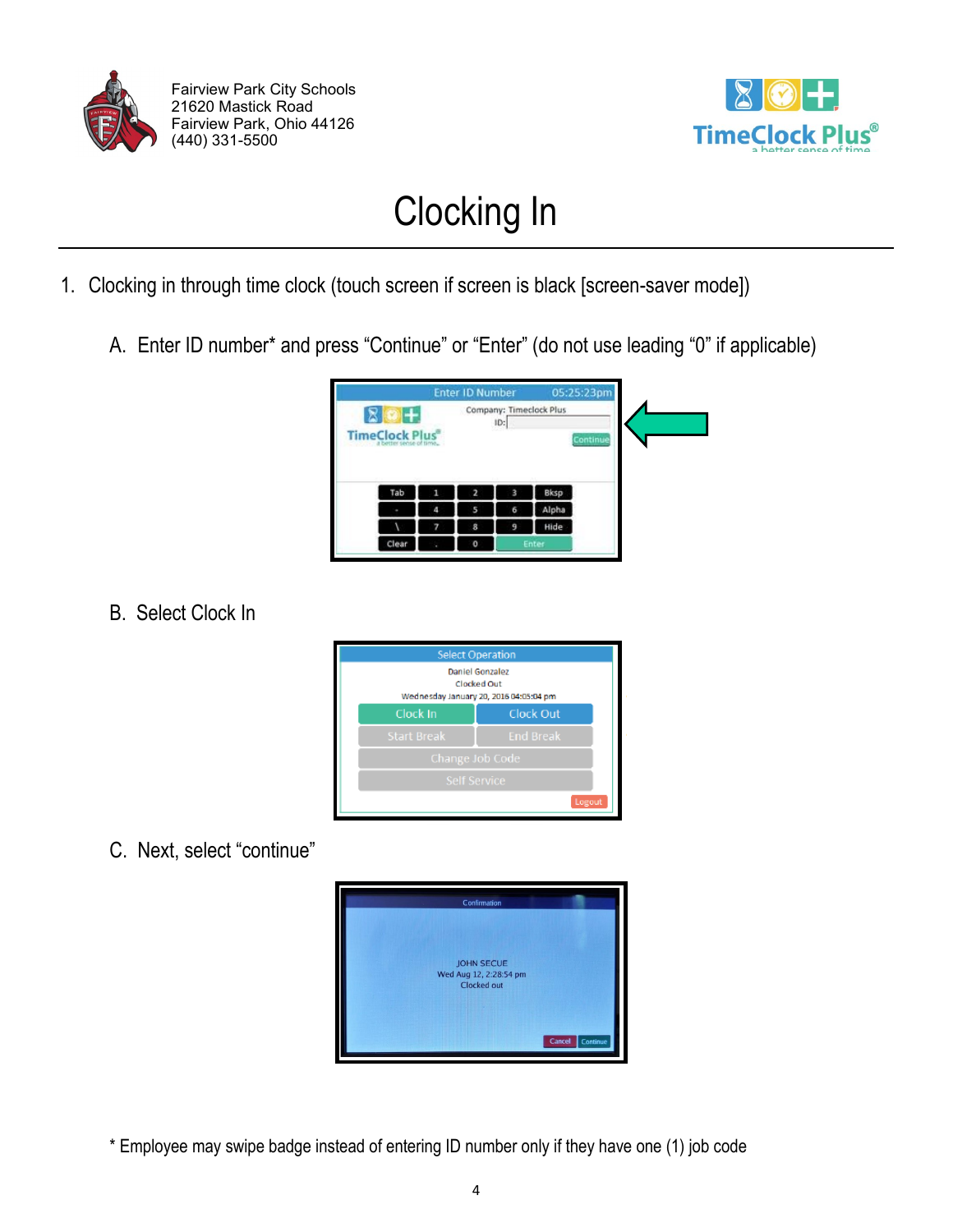



D. Select the job code for the work to be performed (example—drivers will on be using "bus driver", "field trips", or "other work" as possible work codes) then press "continue"



E. Once you see the screen below, you have successfully clocked in/out

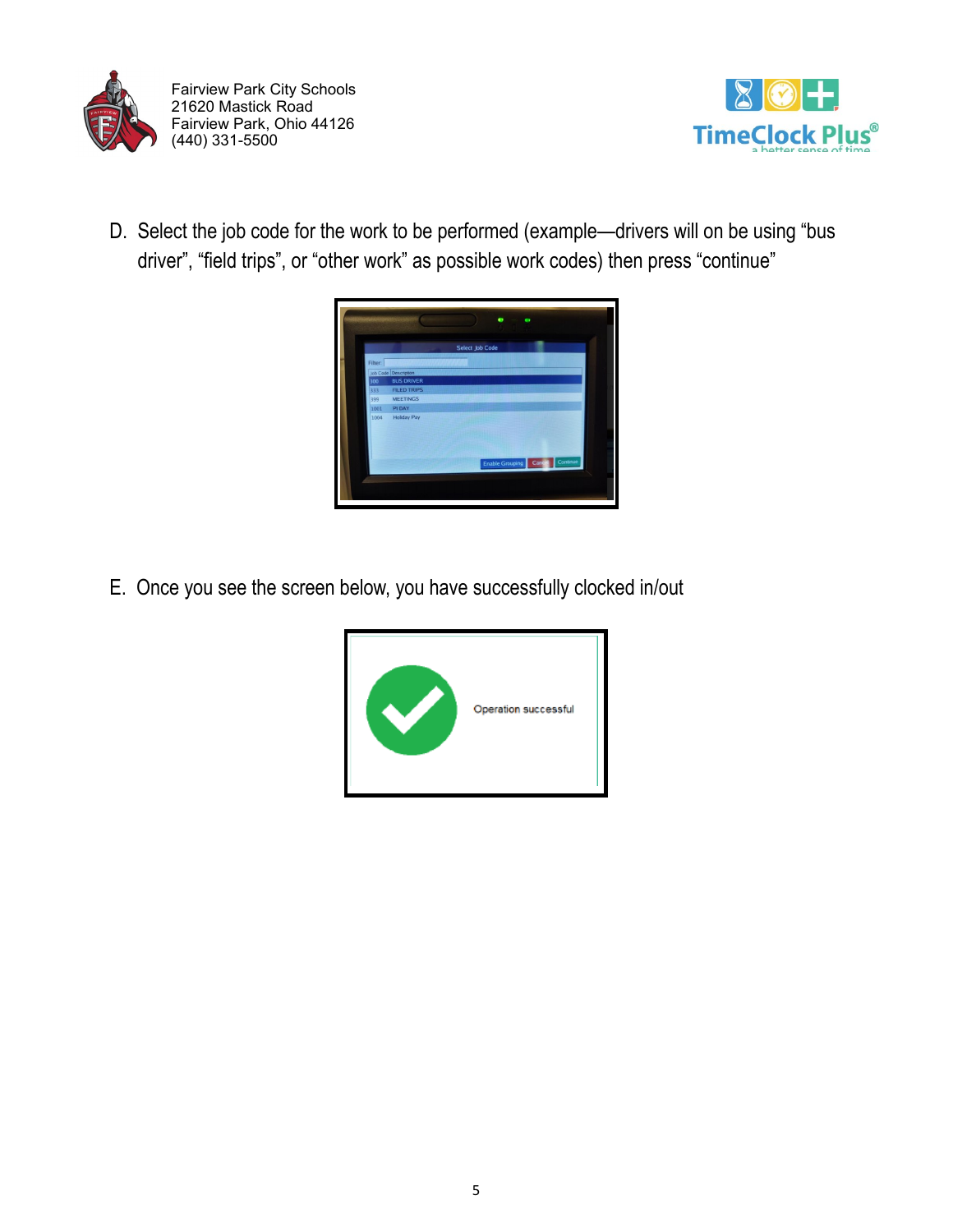



## Clocking Out

- 1. Clocking out through time clock (touch screen if screen is black [screen-saver mode])
	- A. Enter ID number\* and press "Continue" or "Enter" (do not use leading "0" if applicable)

|                                                   |   | <b>Enter ID Number</b> |    | 05:25:23pm              |          |
|---------------------------------------------------|---|------------------------|----|-------------------------|----------|
| <b>TimeClock Plus®</b><br>a better sense of time. |   |                        | D: | Company: Timeclock Plus | Continue |
|                                                   |   |                        |    |                         |          |
| Tab                                               |   |                        | з  | Bksp                    |          |
|                                                   | 4 | 5                      | 6  | Alpha                   |          |
|                                                   | 7 | 8                      | 9  | Hide                    |          |

B. Select Clock Out



C. Finally, select "continue"



\* Employee may swipe badge instead of entering ID number only if they have one (1) job code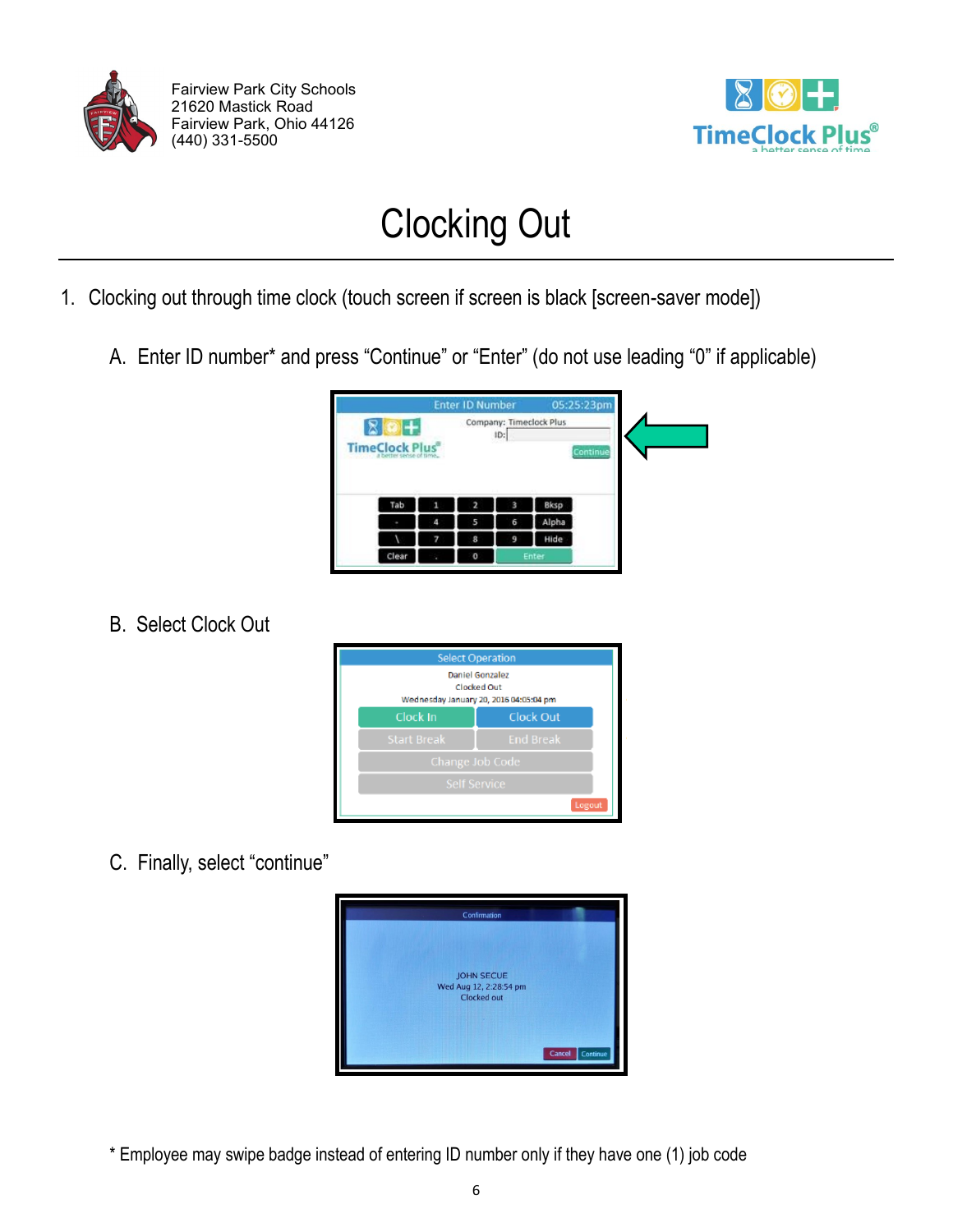



# Changing Job Codes

- 1. Changing job codes through time clock (touch screen if screen is black [screen-saver mode])
	- A. Enter ID number and press "Continue" or "Enter" (do not use leading "0" if applicable)



B. Select Change Job Code



C. Select the new job code and press "continue"

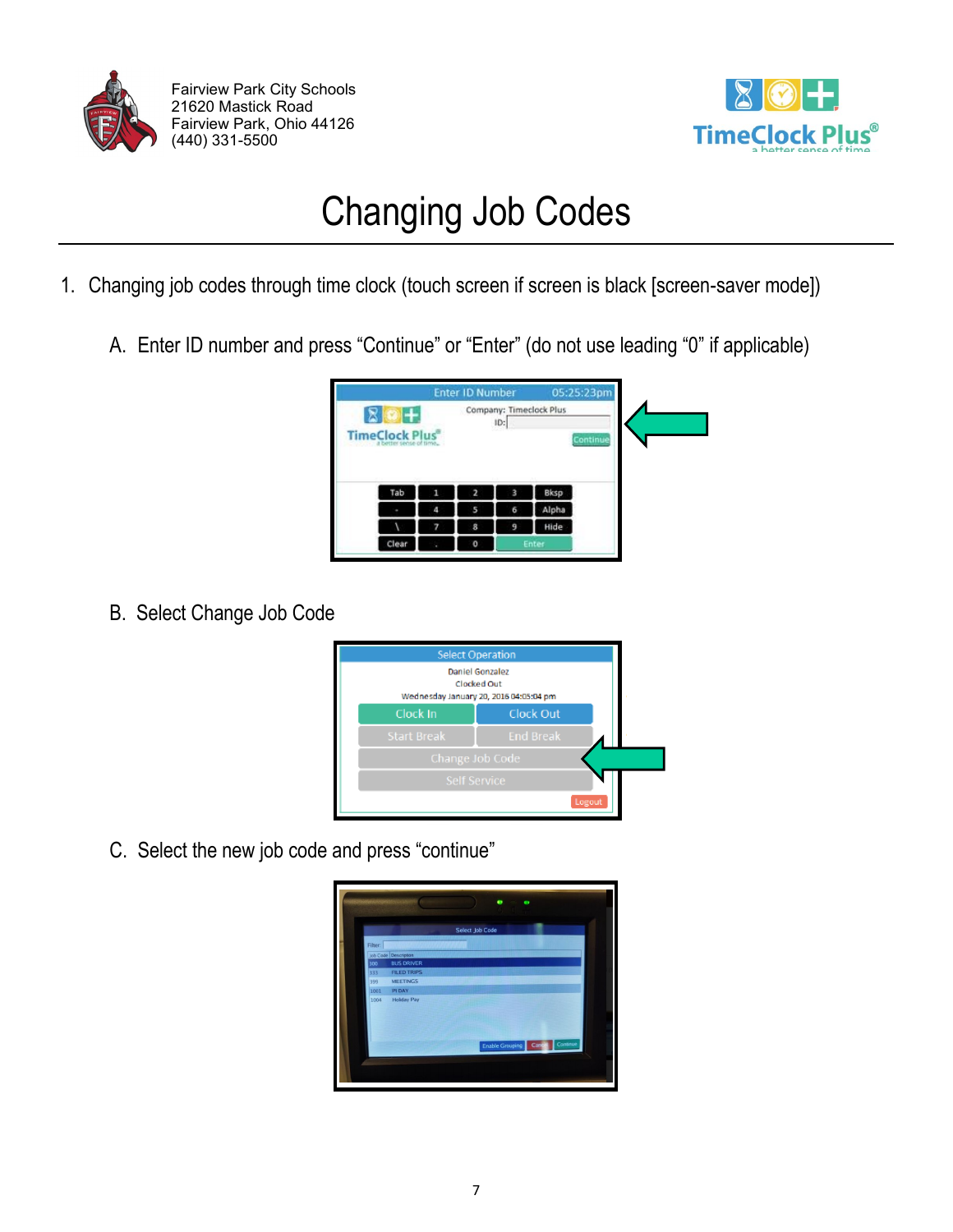



#### Missed Punch

- 1. Entering a missed punch through the time clock
	- A. Clock will display the following screen when there is a missed punch. Press "continue".



B. Press continue to confirm that you are trying to clock in/out.



C. Once you have successfully confirmed the missed punch, the system will display the following:

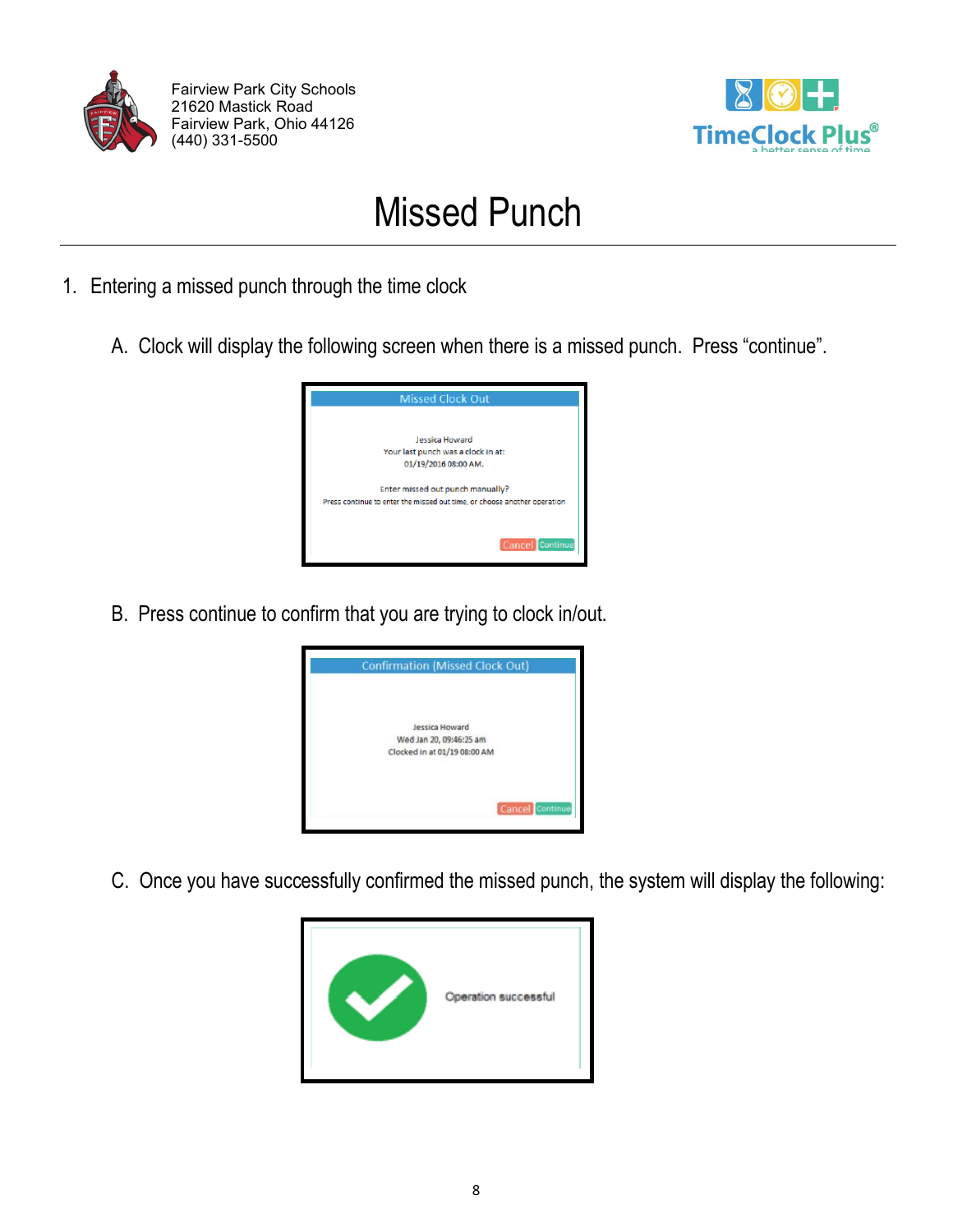



#### Verification of Hours

In TimeClock Plus, employees are able to review and approve hours on a daily basis rather than waiting for the end of the pay period. If an employee does not approve their hours daily, we request that hours be approved on a weekly basis and no later than the end of the day on Monday for the previous week.

1. Go to fairviewparkschools.org and then click on the "staff" button (password is warriors). Once on the staff screen, please select TimeClock Plus.

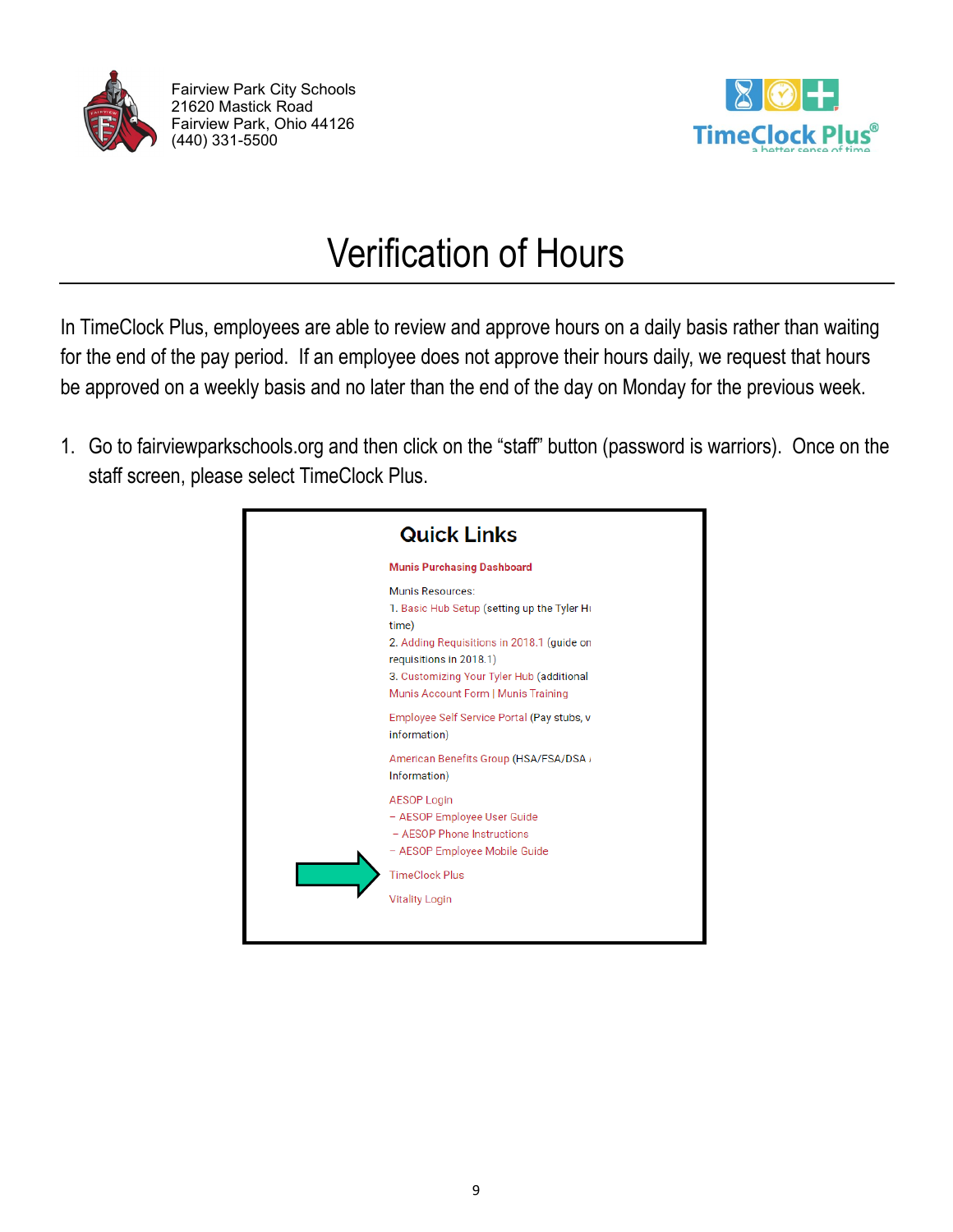



2. Enter Badge/ID Number and then select "Log On To Dashboard". Note—access to clock in/out capabilities via computers/phones is not available.

| 10:01:26 AM           |                                 |                                    |  |  |  |  |
|-----------------------|---------------------------------|------------------------------------|--|--|--|--|
| <b>Select Company</b> | Fairview Park City Schools 1    |                                    |  |  |  |  |
| Badge/ID Number       |                                 |                                    |  |  |  |  |
|                       | <b>CLOCK IN</b>                 | <b>CLOCK OUT</b>                   |  |  |  |  |
|                       | <b>LEAVE ON</b><br><b>BREAK</b> | <b>RETURN FROM</b><br><b>BREAK</b> |  |  |  |  |
|                       | <b>LOG ON TO DASHBOARD</b>      |                                    |  |  |  |  |
|                       |                                 |                                    |  |  |  |  |

3. Click on "View" in the menu bar and then click on "hours" to see the week's hours.



4. Review each day's hours. If the hours are correct, select the employee approval box to show that you have reviewed and verified. Use the **prev** or **next** toggles if needed to access a different week. Note—once payroll is finalized, access to those weeks will no longer be available.

| <b>VIEW HOURS</b><br><b>Navigate Period</b><br>✓<br>$\rightarrow$<br>Download<br>Prev Next<br>$07/26 - 08/01$ |                      |                        |   |                        |                |  |
|---------------------------------------------------------------------------------------------------------------|----------------------|------------------------|---|------------------------|----------------|--|
|                                                                                                               |                      | Showing 5 records of 5 |   |                        |                |  |
|                                                                                                               | シ                    | <b>Notes</b>           | O | <b>Break</b><br>Length | <b>Time In</b> |  |
|                                                                                                               | ✓                    | B                      |   | 30 <sub>u</sub>        | 7/27/20        |  |
|                                                                                                               | ☑                    | B                      |   | 30 <sub>u</sub>        | 7/28/20        |  |
|                                                                                                               | $\blacktriangledown$ | R                      | Е | 30 <sub>u</sub>        | 7/29/20        |  |
|                                                                                                               | ☑                    | B                      |   | 30 <sub>u</sub>        | 7/30/20        |  |
|                                                                                                               | ✓                    | B                      |   | 30 <sub>u</sub>        | 7/31/20        |  |
|                                                                                                               |                      |                        |   |                        |                |  |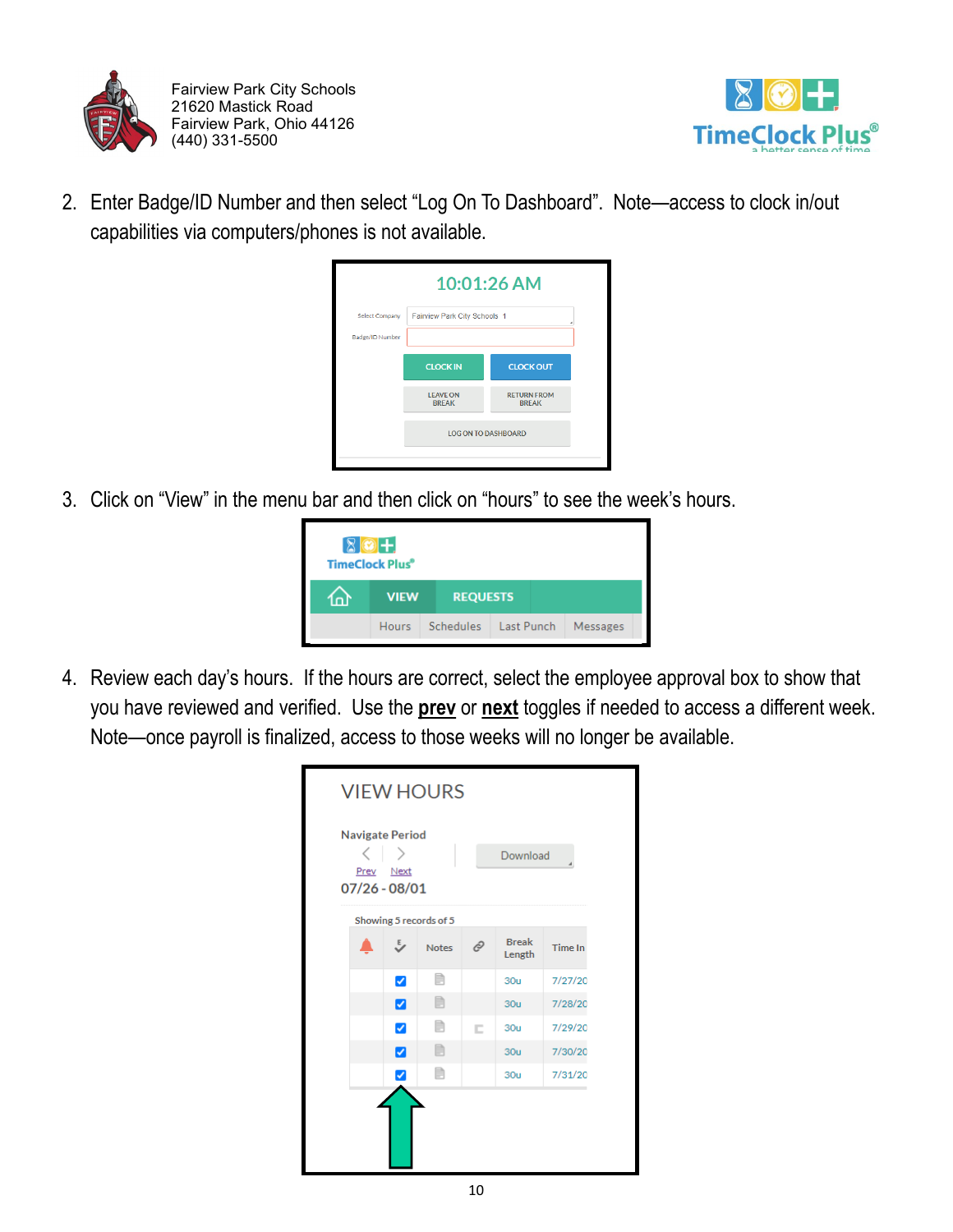



#### Requesting Leave

All leave requests must be entered in Time Clock Plus prior to date of leave if possible. Unexpected sick day and/or emergency day should be communicated directly with supervisor immediately.

1. Click on "Requests".

| $[8] \text{\O}$ +<br><b>TimeClock Plus®</b> |              |                  |            |          |  |  |
|---------------------------------------------|--------------|------------------|------------|----------|--|--|
|                                             | <b>VIEW</b>  | <b>REQUESTS</b>  |            |          |  |  |
|                                             | <b>Hours</b> | <b>Schedules</b> | Last Punch | Messages |  |  |



3. Enter all information and click "Save". You will then see the leave on the calendar. Once approved by supervisor, the hours will populate into the appropriate week for verification by employee.

| Add Employee Request          |                                                           | $\ddot{\phantom{0}}$                                              |
|-------------------------------|-----------------------------------------------------------|-------------------------------------------------------------------|
| Templates<br>No records found | Employee<br>Date requested<br>Start time<br>Hours<br>Days | 8/6/2021<br>画<br>08:00 AM<br>$\bullet$<br>24:00<br>$\overline{1}$ |
|                               | Leave Code                                                | $<< NONE$ >>                                                      |
|                               | Description                                               |                                                                   |
| Accruals                      |                                                           | Save<br>Cancel                                                    |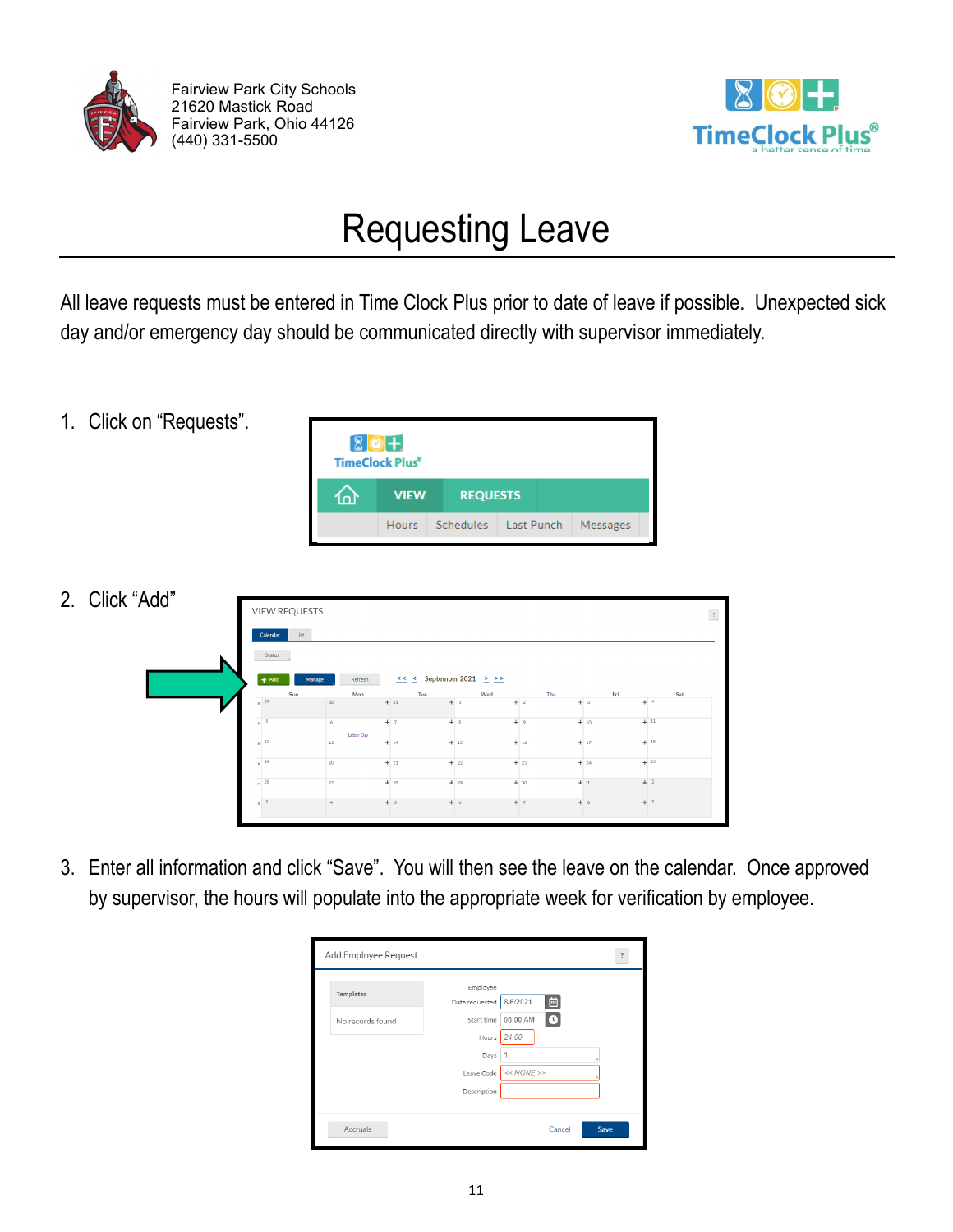



#### **Notations**

1. Any notation that needs to be added due to a missed punch or clarification/approval on hour deviation can be done on the "view hours" page. Click on the "Notes" for the specific day. Then click on "Add" in the window that opened.

|      | <b>VIEW HOURS</b>                                 |        |               |                                    |                  |  | <b>View Notes</b> |      |
|------|---------------------------------------------------|--------|---------------|------------------------------------|------------------|--|-------------------|------|
| Prev | <b>Navigate Period</b><br>Next<br>$07/26 - 08/01$ |        |               | Download                           |                  |  | $+$ Add           |      |
|      | Showing 5 records of 5<br>シ                       | Notes  | $\mathcal{C}$ | <b>Break</b><br>Length             | Time I           |  | Date Entered      | Note |
|      | $\blacktriangledown$<br>M                         | B<br>目 |               | 30 <sub>u</sub><br>30 <sub>u</sub> | 7/27/2<br>7/28/2 |  | No records found  |      |
|      | $\blacktriangledown$<br>M                         | ₿<br>目 | $\Box$        | 30 <sub>u</sub><br>30 <sub>u</sub> | 7/29/2<br>7/30/2 |  |                   |      |
|      | $\blacktriangledown$                              | 目      |               | 30 <sub>u</sub>                    | 7/31/2           |  |                   |      |
|      |                                                   |        |               |                                    |                  |  |                   |      |

2. In the "note" box, type in the specific information regarding the day. Once notes are entered, click on "save" to submit. Your supervisor will read each of these notes and if adjustments to hours are needed and approved, they will be made prior to payroll processing for these dates.

| Add Work Segment Note |        | $\overline{?}$ |
|-----------------------|--------|----------------|
| Note                  |        |                |
|                       | Cancel | Save           |